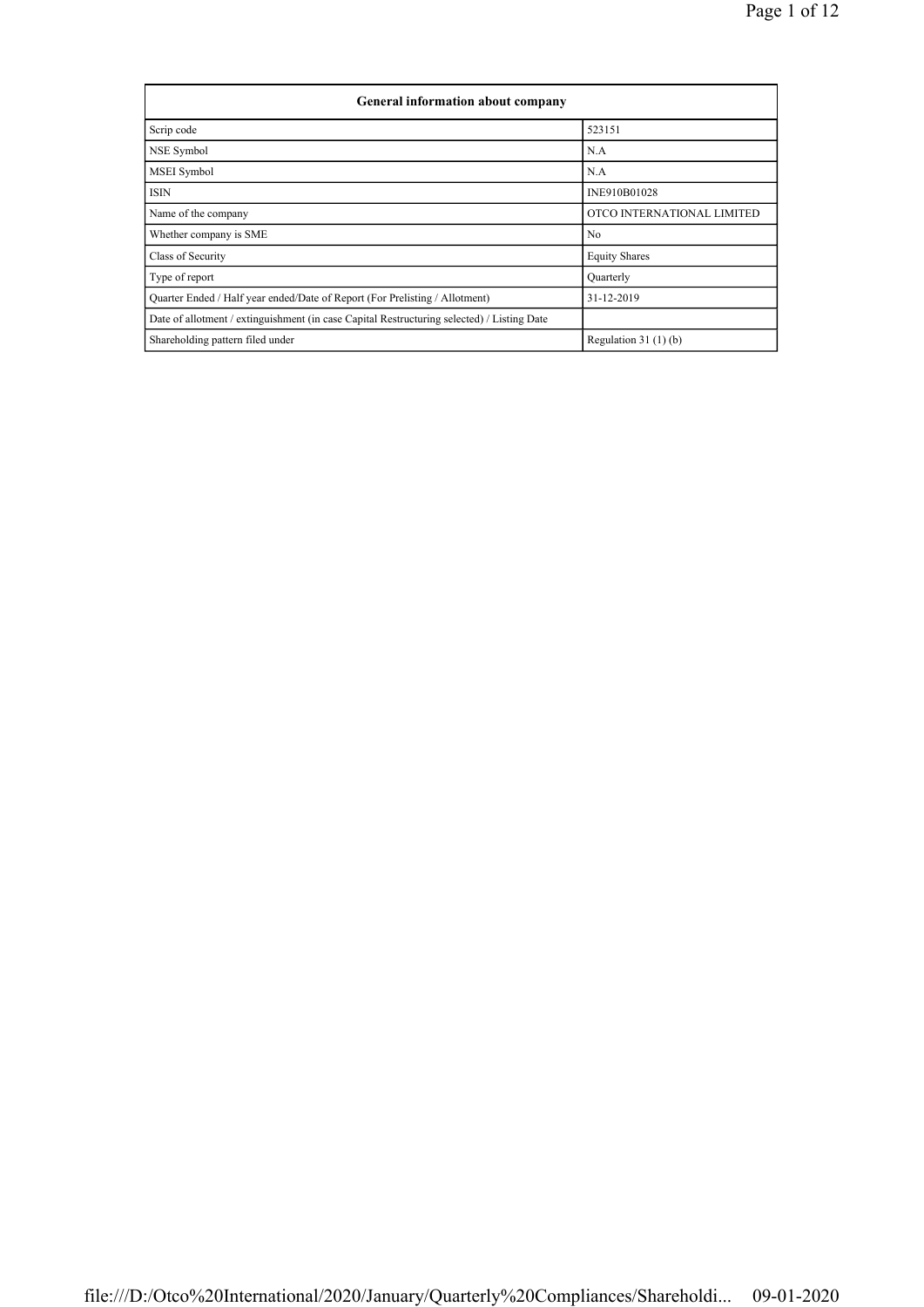|                | <b>Declaration</b>                                                                        |        |                                |                       |                            |  |  |  |  |
|----------------|-------------------------------------------------------------------------------------------|--------|--------------------------------|-----------------------|----------------------------|--|--|--|--|
| Sr.<br>No.     | Particular                                                                                | Yes/No | Promoter and<br>Promoter Group | Public<br>shareholder | Non Promoter-Non<br>Public |  |  |  |  |
|                | Whether the Listed Entity has issued any partly paid up<br>shares?                        | No     | N <sub>0</sub>                 | N <sub>0</sub>        | No                         |  |  |  |  |
| $\overline{2}$ | Whether the Listed Entity has issued any Convertible<br>Securities?                       | No     | N <sub>0</sub>                 | N <sub>0</sub>        | N <sub>0</sub>             |  |  |  |  |
| 3              | Whether the Listed Entity has issued any Warrants?                                        | No.    | N <sub>0</sub>                 | N <sub>0</sub>        | N <sub>0</sub>             |  |  |  |  |
| $\overline{4}$ | Whether the Listed Entity has any shares against which<br>depository receipts are issued? | No     | N <sub>0</sub>                 | N <sub>0</sub>        | N <sub>0</sub>             |  |  |  |  |
| 5              | Whether the Listed Entity has any shares in locked-in?                                    | No.    | N <sub>0</sub>                 | No                    | N <sub>o</sub>             |  |  |  |  |
| 6              | Whether any shares held by promoters are pledge or<br>otherwise encumbered?               | No.    | N <sub>0</sub>                 |                       |                            |  |  |  |  |
| 7              | Whether company has equity shares with differential<br>voting rights?                     | No.    | N <sub>0</sub>                 | N <sub>0</sub>        | N <sub>0</sub>             |  |  |  |  |
| 8              | Whether the listed entity has any significant beneficial<br>owner?                        | No     |                                |                       |                            |  |  |  |  |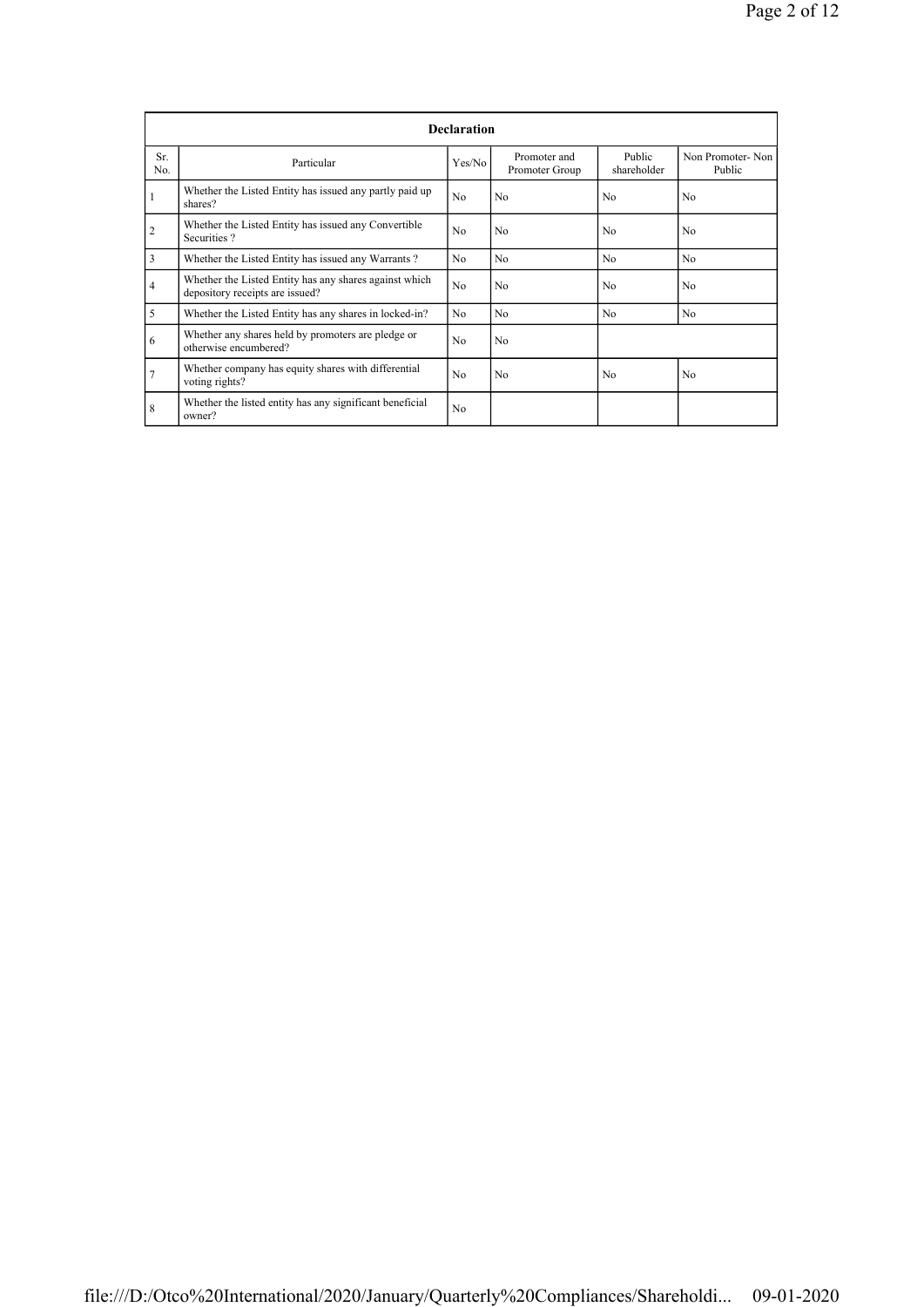| Table I - Summary Statement holding of specified securities |                                                                               |                                                 |                                                             |                           |                          |                      |                                                    |                                                                  |  |          |            |
|-------------------------------------------------------------|-------------------------------------------------------------------------------|-------------------------------------------------|-------------------------------------------------------------|---------------------------|--------------------------|----------------------|----------------------------------------------------|------------------------------------------------------------------|--|----------|------------|
| Category<br>(I)<br>(II)                                     |                                                                               | No. of<br>fully paid<br>Nos. Of<br>shareholders |                                                             | No. Of<br>Partly<br>paid- | No. Of<br>shares         | Total nos.<br>shares | Shareholding<br>as a $%$ of total<br>no. of shares | Number of Voting Rights held in each<br>class of securities (IX) |  |          |            |
|                                                             | Category of<br>shareholder                                                    |                                                 | up equity<br>shares                                         | up<br>equity              | underlying<br>Depository | held (VII)           | (calculated as<br>per SCRR,                        | No of Voting (XIV) Rights                                        |  |          | Total as a |
|                                                             | (III)<br>shares<br>Receipts<br>held (IV)<br>held<br>(VI)<br>(V)<br>Promoter & | $= (IV) +$<br>$(V)+(VI)$                        | 1957) (VIII) As<br>Class eg:<br>$a\%$ of<br>X<br>$(A+B+C2)$ |                           | Class<br>eg:y            | Total                | $%$ of<br>$(A+B+C)$                                |                                                                  |  |          |            |
| (A)                                                         | Promoter<br>Group                                                             | 1                                               | 9624085                                                     |                           |                          | 9624085              | 74.21                                              | 9624085                                                          |  | 9624085  | 74.21      |
| (B)                                                         | Public                                                                        | 812                                             | 3344035                                                     |                           |                          | 3344035              | 25.79                                              | 3344035                                                          |  | 3344035  | 25.79      |
| (C)                                                         | Non<br>Promoter-<br>Non Public                                                |                                                 |                                                             |                           |                          |                      |                                                    |                                                                  |  |          |            |
| (C1)                                                        | Shares<br>underlying<br><b>DRs</b>                                            |                                                 |                                                             |                           |                          |                      |                                                    |                                                                  |  |          |            |
| (C2)                                                        | Shares held<br>bv<br>Employee<br>Trusts                                       |                                                 |                                                             |                           |                          |                      |                                                    |                                                                  |  |          |            |
|                                                             | Total                                                                         | 813                                             | 12968120                                                    |                           |                          | 12968120             | 100                                                | 12968120                                                         |  | 12968120 | 100        |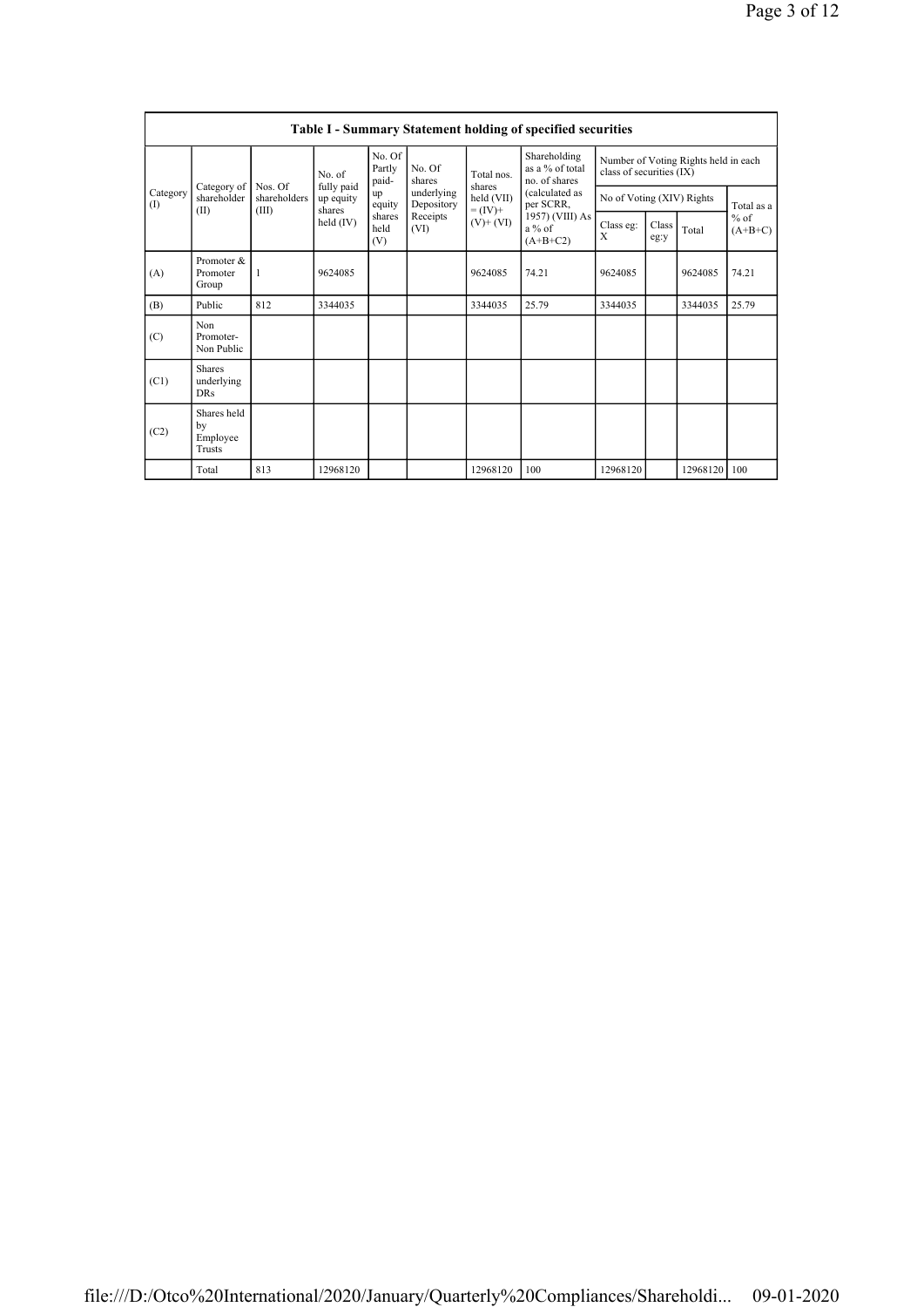|                                                                                                                                                                                                                                        | Table I - Summary Statement holding of specified securities |                                                                          |            |                                                                             |                                                                                                            |                                                |                                |                                                                               |  |                                       |
|----------------------------------------------------------------------------------------------------------------------------------------------------------------------------------------------------------------------------------------|-------------------------------------------------------------|--------------------------------------------------------------------------|------------|-----------------------------------------------------------------------------|------------------------------------------------------------------------------------------------------------|------------------------------------------------|--------------------------------|-------------------------------------------------------------------------------|--|---------------------------------------|
| No. of<br>No. Of<br><b>Shares</b><br><b>Shares</b><br>Category of<br>Category<br>Underlying<br>Underlying<br>shareholder<br>(I)<br>Outstanding<br>Outstanding<br>(II)<br>Warrants<br>convertible<br>securities $(X)$<br>$(X_i)$<br>(a) |                                                             |                                                                          |            | No. Of Shares<br>Underlying<br>Outstanding<br>convertible<br>securities and | Shareholding, as<br>a % assuming full<br>conversion of<br>convertible<br>securities (as a<br>percentage of | Number of<br>Locked in<br>shares (XII)         |                                | Number of<br><b>Shares</b><br>pledged or<br>otherwise<br>encumbered<br>(XIII) |  | Number of<br>equity shares<br>held in |
|                                                                                                                                                                                                                                        | No. Of<br>Warrants $(X_i)$                                  | diluted share<br>capital) $(XI)=$<br>$(VII)+(X)$ As a %<br>of $(A+B+C2)$ | No.<br>(a) | As a %<br>of total<br><b>Shares</b><br>held<br>(b)                          | No.<br>(a)                                                                                                 | As a %<br>of total<br><b>Shares</b><br>held(b) | dematerialized<br>form $(XIV)$ |                                                                               |  |                                       |
| (A)                                                                                                                                                                                                                                    | Promoter &<br>Promoter<br>Group                             |                                                                          |            |                                                                             | 74.21                                                                                                      |                                                |                                |                                                                               |  | 9624085                               |
| (B)                                                                                                                                                                                                                                    | Public                                                      |                                                                          |            |                                                                             | 25.79                                                                                                      |                                                |                                |                                                                               |  | 2589510                               |
| (C)                                                                                                                                                                                                                                    | Non<br>Promoter-<br>Non Public                              |                                                                          |            |                                                                             |                                                                                                            |                                                |                                |                                                                               |  |                                       |
| (C1)                                                                                                                                                                                                                                   | <b>Shares</b><br>underlying<br><b>DRs</b>                   |                                                                          |            |                                                                             |                                                                                                            |                                                |                                |                                                                               |  |                                       |
| (C2)                                                                                                                                                                                                                                   | Shares held<br>by<br>Employee<br>Trusts                     |                                                                          |            |                                                                             |                                                                                                            |                                                |                                |                                                                               |  |                                       |
|                                                                                                                                                                                                                                        | Total                                                       |                                                                          |            |                                                                             | 100                                                                                                        |                                                |                                |                                                                               |  | 12213595                              |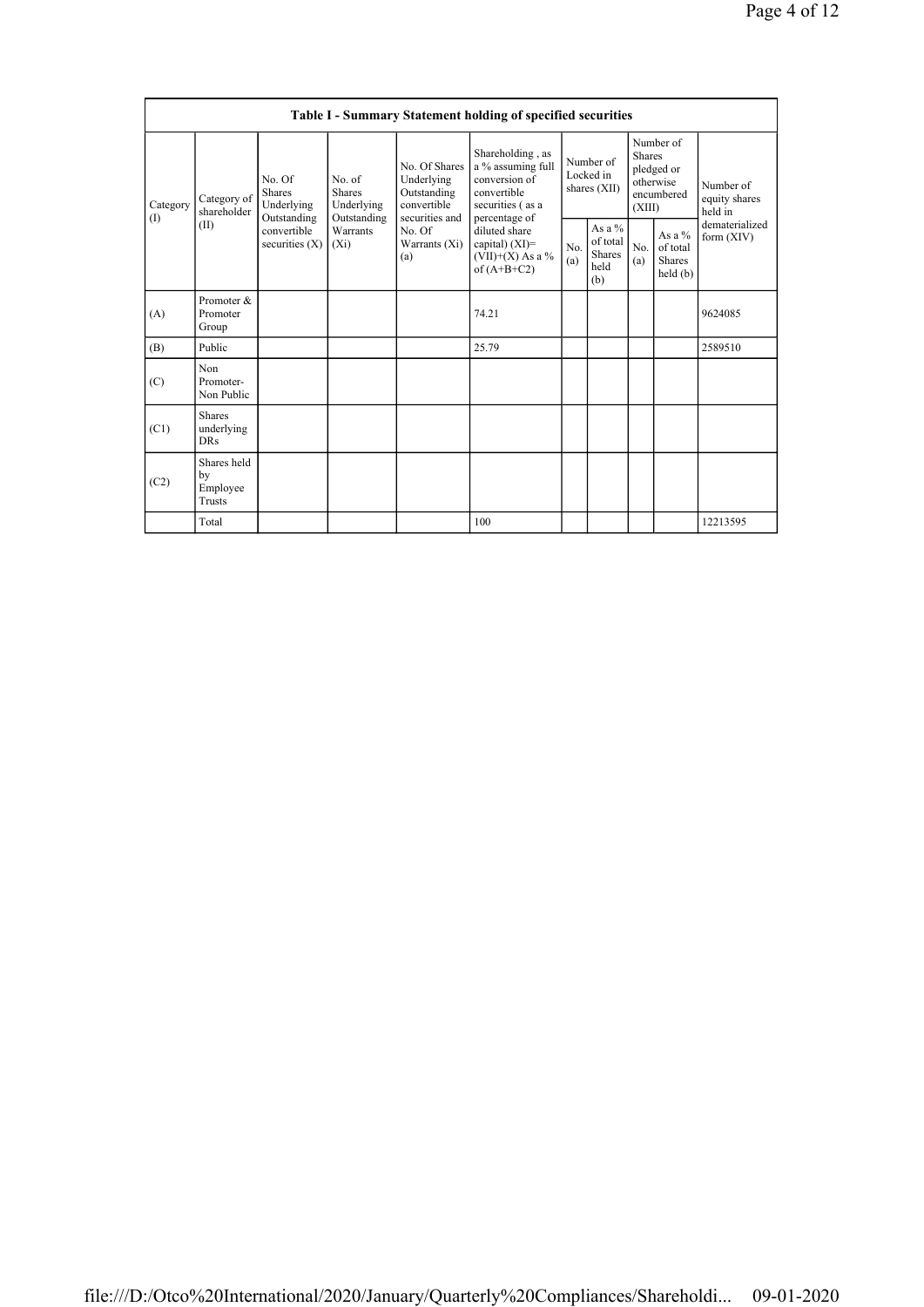| Table II - Statement showing shareholding pattern of the Promoter and Promoter Group           |                                                                                                                     |                                  |                                   |                       |                          |                                                  |                                                                              |                                                                  |               |          |                                 |
|------------------------------------------------------------------------------------------------|---------------------------------------------------------------------------------------------------------------------|----------------------------------|-----------------------------------|-----------------------|--------------------------|--------------------------------------------------|------------------------------------------------------------------------------|------------------------------------------------------------------|---------------|----------|---------------------------------|
| Sr.                                                                                            | Category & Name<br>of the<br>Shareholders (I)                                                                       |                                  | No. of                            | No.<br>Of<br>Partly   | No. Of<br>shares         | Total nos.<br>shares<br>held (VII)<br>$= (IV) +$ | Shareholding<br>as a % of<br>total no. of<br>shares<br>(calculated<br>as per | Number of Voting Rights held in<br>each class of securities (IX) |               |          |                                 |
|                                                                                                |                                                                                                                     | Nos. Of<br>shareholders<br>(III) | fully paid<br>up equity<br>shares | paid-<br>up<br>equity | underlying<br>Depository |                                                  |                                                                              | No of Voting (XIV) Rights                                        |               |          | Total<br>as a %                 |
|                                                                                                |                                                                                                                     |                                  | held $(IV)$                       | shares<br>held<br>(V) | Receipts<br>(VI)         | $(V)$ + $(VI)$                                   | SCRR, 1957)<br>(VIII) As a<br>$%$ of<br>$(A+B+C2)$                           | Class eg:<br>X                                                   | Class<br>eg:y | Total    | of<br>Total<br>Voting<br>rights |
| А                                                                                              | Table II - Statement showing shareholding pattern of the Promoter and Promoter Group                                |                                  |                                   |                       |                          |                                                  |                                                                              |                                                                  |               |          |                                 |
| (1)                                                                                            | Indian                                                                                                              |                                  |                                   |                       |                          |                                                  |                                                                              |                                                                  |               |          |                                 |
| (a)                                                                                            | Individuals/Hindu<br>undivided Family                                                                               | $\mathbf{1}$                     | 9624085                           |                       |                          | 9624085                                          | 74.21                                                                        | 9624085                                                          |               | 9624085  | 74.21                           |
| Sub-Total<br>(A)(1)                                                                            |                                                                                                                     | $\mathbf{1}$                     | 9624085                           |                       |                          | 9624085                                          | 74.21                                                                        | 9624085                                                          |               | 9624085  | 74.21                           |
| (2)                                                                                            | Foreign                                                                                                             |                                  |                                   |                       |                          |                                                  |                                                                              |                                                                  |               |          |                                 |
| Total<br>Shareholding<br>of Promoter<br>and<br>Promoter<br>Group $(A)=$<br>$(A)(1)+(A)$<br>(2) |                                                                                                                     | 1                                | 9624085                           |                       |                          | 9624085                                          | 74.21                                                                        | 9624085                                                          |               | 9624085  | 74.21                           |
| В                                                                                              | Table III - Statement showing shareholding pattern of the Public shareholder                                        |                                  |                                   |                       |                          |                                                  |                                                                              |                                                                  |               |          |                                 |
| (1)                                                                                            | Institutions                                                                                                        |                                  |                                   |                       |                          |                                                  |                                                                              |                                                                  |               |          |                                 |
| (3)                                                                                            | Non-institutions                                                                                                    |                                  |                                   |                       |                          |                                                  |                                                                              |                                                                  |               |          |                                 |
| (a(i))                                                                                         | Individuals -<br>i.Individual<br>shareholders<br>holding nominal<br>share capital up to<br>Rs. 2 lakhs.             | 733                              | 964436                            |                       |                          | 964436                                           | 7.44                                                                         | 964436                                                           |               | 964436   | 7.44                            |
| (a(ii))                                                                                        | Individuals - ii.<br>Individual<br>shareholders<br>holding nominal<br>share capital in<br>excess of Rs. 2<br>lakhs. | 21                               | 2148290                           |                       |                          | 2148290                                          | 16.57                                                                        | 2148290                                                          |               | 2148290  | 16.57                           |
| (e)                                                                                            | Any Other<br>(specify)                                                                                              | 58                               | 231309                            |                       |                          | 231309                                           | 1.78                                                                         | 231309                                                           |               | 231309   | 1.78                            |
| Sub-Total<br>(B)(3)                                                                            |                                                                                                                     | 812                              | 3344035                           |                       |                          | 3344035                                          | 25.79                                                                        | 3344035                                                          |               | 3344035  | 25.79                           |
| <b>Total Public</b><br>Shareholding<br>$(B)=(B)(1)+$<br>$(B)(2)+(B)$<br>(3)                    |                                                                                                                     | 812                              | 3344035                           |                       |                          | 3344035                                          | 25.79                                                                        | 3344035                                                          |               | 3344035  | 25.79                           |
| $\mathbf C$                                                                                    | Table IV - Statement showing shareholding pattern of the Non Promoter- Non Public shareholder                       |                                  |                                   |                       |                          |                                                  |                                                                              |                                                                  |               |          |                                 |
| Total<br>$(A+B+C2)$                                                                            |                                                                                                                     | 813                              | 12968120                          |                       |                          | 12968120                                         | 100                                                                          | 12968120                                                         |               | 12968120 | 100                             |
| Total<br>$(A+B+C)$                                                                             |                                                                                                                     | 813                              | 12968120                          |                       |                          | 12968120                                         | 100                                                                          | 12968120                                                         |               | 12968120 | 100                             |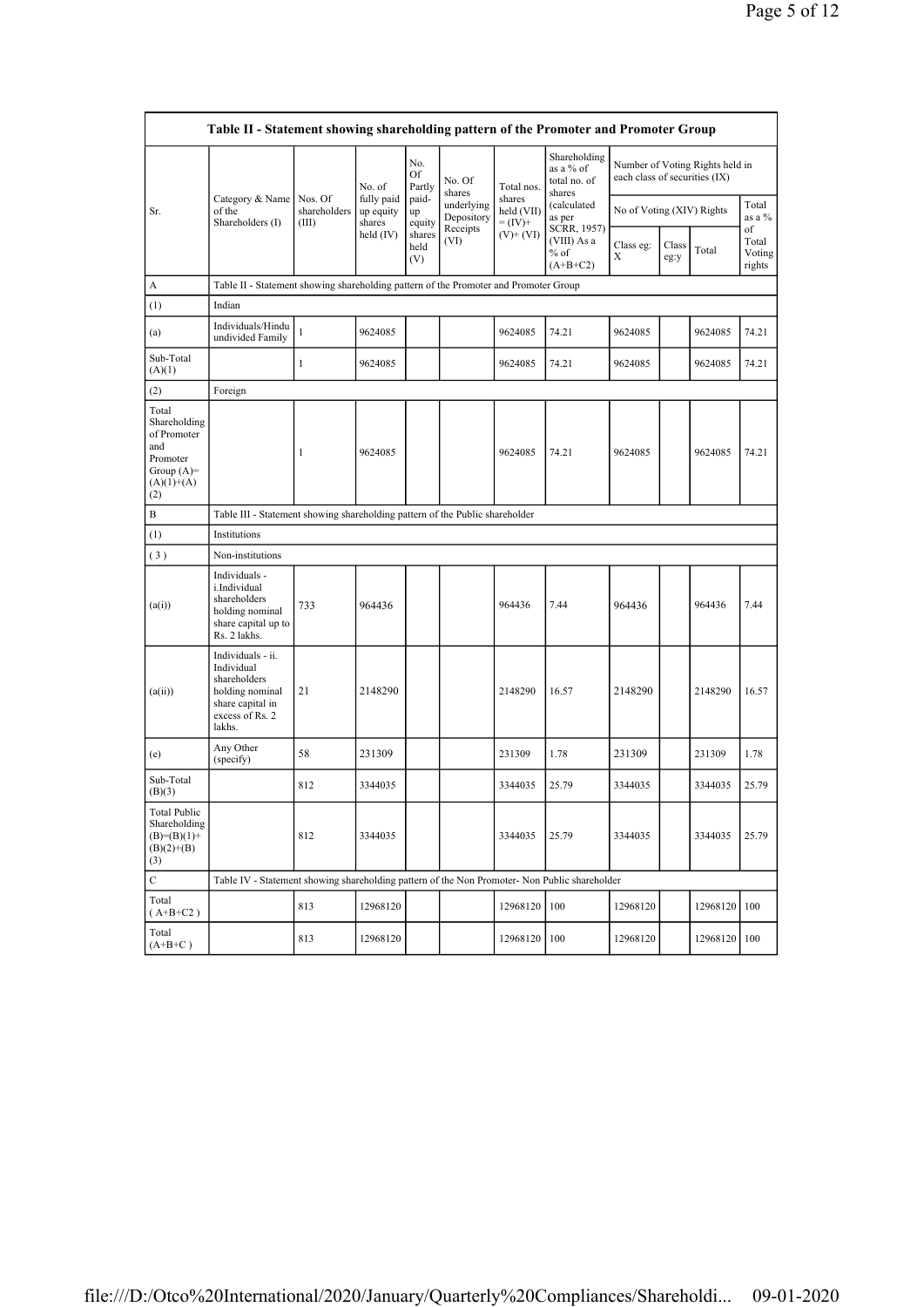| Table II - Statement showing shareholding pattern of the Promoter and Promoter Group   |                                                                               |                                                             |                                                                                                               |                                                                                               |                                        |                                                    |                                                                               |                                                         |                                       |
|----------------------------------------------------------------------------------------|-------------------------------------------------------------------------------|-------------------------------------------------------------|---------------------------------------------------------------------------------------------------------------|-----------------------------------------------------------------------------------------------|----------------------------------------|----------------------------------------------------|-------------------------------------------------------------------------------|---------------------------------------------------------|---------------------------------------|
| Sr.                                                                                    | No. Of Shares<br>Underlying<br>Outstanding<br>convertible<br>securities $(X)$ | No. of Shares<br>Underlying<br>Outstanding<br>Warrants (Xi) | No. Of Shares<br>Underlying<br>Outstanding<br>convertible<br>securities and<br>No. Of<br>Warrants (Xi)<br>(a) | Shareholding, as a<br>% assuming full<br>conversion of<br>convertible<br>securities (as a     | Number of<br>Locked in<br>shares (XII) |                                                    | Number of<br><b>Shares</b><br>pledged or<br>otherwise<br>encumbered<br>(XIII) |                                                         | Number of<br>equity shares<br>held in |
|                                                                                        |                                                                               |                                                             |                                                                                                               | percentage of diluted<br>share capital) $(XI)$ =<br>$(VII)+(X)$ As a % of<br>$(A+B+C2)$       | No.<br>(a)                             | As a %<br>of total<br><b>Shares</b><br>held<br>(b) | No.<br>(a)                                                                    | As a %<br>of total<br>Shares<br>$\text{held}(\text{b})$ | dematerialized<br>form $(XIV)$        |
| A                                                                                      |                                                                               |                                                             |                                                                                                               | Table II - Statement showing shareholding pattern of the Promoter and Promoter Group          |                                        |                                                    |                                                                               |                                                         |                                       |
| (1)                                                                                    | Indian                                                                        |                                                             |                                                                                                               |                                                                                               |                                        |                                                    |                                                                               |                                                         |                                       |
| (a)                                                                                    |                                                                               |                                                             |                                                                                                               | 74.21                                                                                         |                                        |                                                    |                                                                               |                                                         | 9624085                               |
| Sub-Total (A)<br>(1)                                                                   |                                                                               |                                                             |                                                                                                               | 74.21                                                                                         |                                        |                                                    |                                                                               |                                                         | 9624085                               |
| (2)                                                                                    | Foreign                                                                       |                                                             |                                                                                                               |                                                                                               |                                        |                                                    |                                                                               |                                                         |                                       |
| Total<br>Shareholding of<br>Promoter and<br>Promoter<br>Group $(A)=A)$<br>$(1)+(A)(2)$ |                                                                               |                                                             |                                                                                                               | 74.21                                                                                         |                                        |                                                    |                                                                               |                                                         | 9624085                               |
| B                                                                                      |                                                                               |                                                             |                                                                                                               | Table III - Statement showing shareholding pattern of the Public shareholder                  |                                        |                                                    |                                                                               |                                                         |                                       |
| (1)                                                                                    | Institutions                                                                  |                                                             |                                                                                                               |                                                                                               |                                        |                                                    |                                                                               |                                                         |                                       |
| (3)                                                                                    | Non-institutions                                                              |                                                             |                                                                                                               |                                                                                               |                                        |                                                    |                                                                               |                                                         |                                       |
| (a(i))                                                                                 |                                                                               |                                                             |                                                                                                               | 7.44                                                                                          |                                        |                                                    |                                                                               |                                                         | 596151                                |
| (a(ii))                                                                                |                                                                               |                                                             |                                                                                                               | 16.57                                                                                         |                                        |                                                    |                                                                               |                                                         | 1819265                               |
| (e)                                                                                    |                                                                               |                                                             |                                                                                                               | 1.78                                                                                          |                                        |                                                    |                                                                               |                                                         | 174094                                |
| Sub-Total (B)<br>(3)                                                                   |                                                                               |                                                             |                                                                                                               | 25.79                                                                                         |                                        |                                                    |                                                                               |                                                         | 2589510                               |
| <b>Total Public</b><br>Shareholding<br>$(B)= (B)(1)+(B)$<br>$(2)+(B)(3)$               |                                                                               |                                                             |                                                                                                               | 25.79                                                                                         |                                        |                                                    |                                                                               |                                                         | 2589510                               |
| $\mathbf C$                                                                            |                                                                               |                                                             |                                                                                                               | Table IV - Statement showing shareholding pattern of the Non Promoter- Non Public shareholder |                                        |                                                    |                                                                               |                                                         |                                       |
| Total<br>$(A+B+C2)$                                                                    |                                                                               |                                                             |                                                                                                               | 100                                                                                           |                                        |                                                    |                                                                               |                                                         | 12213595                              |
| Total<br>$(A+B+C)$                                                                     |                                                                               |                                                             |                                                                                                               | 100                                                                                           |                                        |                                                    |                                                                               |                                                         | 12213595                              |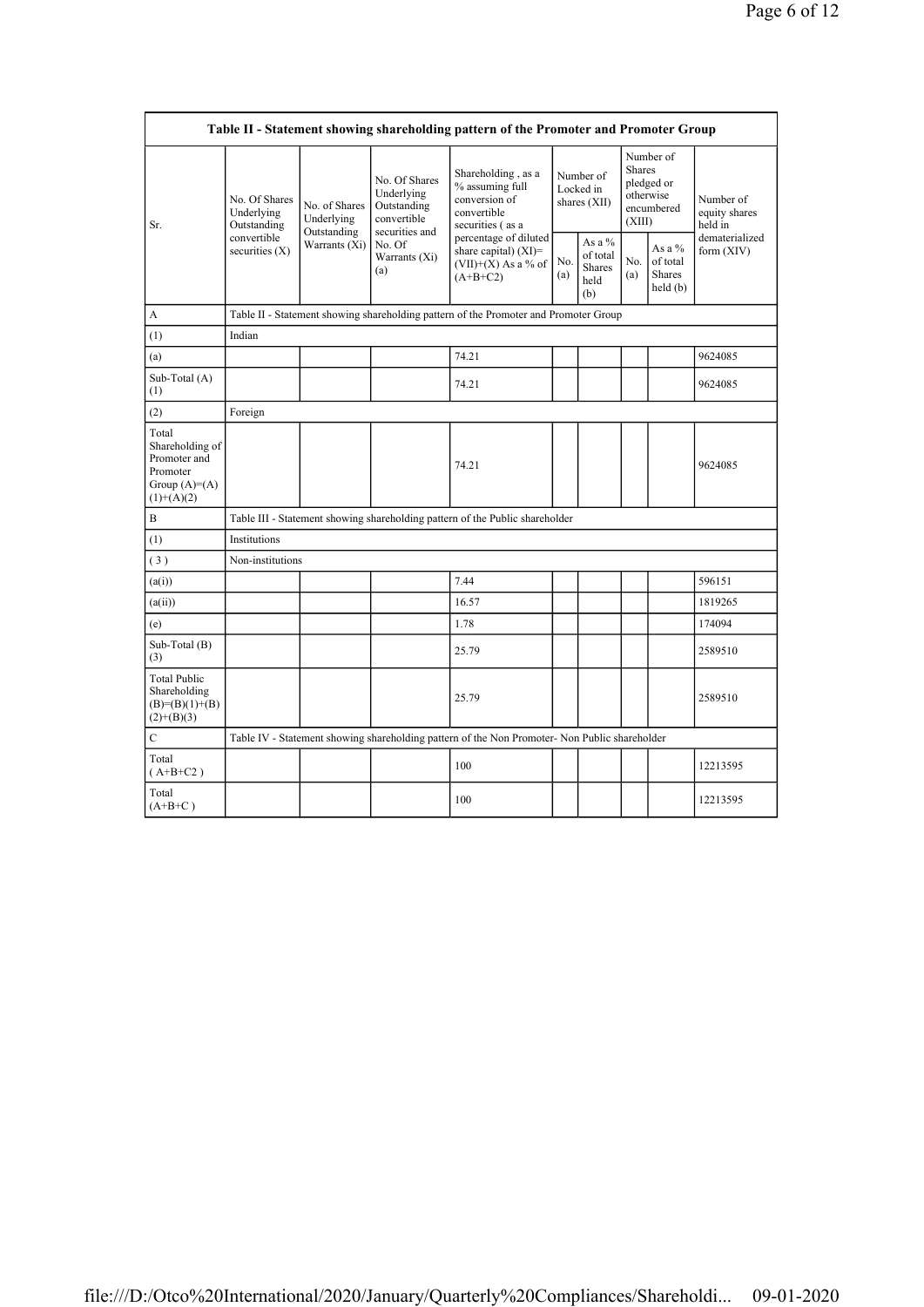| Individuals/Hindu undivided Family                                                                                                                                                        |                                                               |                       |  |  |  |  |  |
|-------------------------------------------------------------------------------------------------------------------------------------------------------------------------------------------|---------------------------------------------------------------|-----------------------|--|--|--|--|--|
| Searial No.                                                                                                                                                                               | $\mathbf{1}$                                                  |                       |  |  |  |  |  |
| Name of the<br>Shareholders (I)                                                                                                                                                           | PRADEEP KUMAR PANDA                                           | Click here to go back |  |  |  |  |  |
| PAN(II)                                                                                                                                                                                   | AFPPP0757B                                                    | Total                 |  |  |  |  |  |
| No. of fully paid<br>up equity shares<br>held (IV)                                                                                                                                        | 9624085                                                       | 9624085               |  |  |  |  |  |
| No. Of Partly paid-<br>up equity shares<br>held (V)                                                                                                                                       |                                                               |                       |  |  |  |  |  |
| No. Of shares<br>underlying<br>Depository<br>Receipts (VI)                                                                                                                                |                                                               |                       |  |  |  |  |  |
| Total nos. shares<br>held $(VII) = (IV) +$<br>$(V)$ + (VI)                                                                                                                                | 9624085                                                       | 9624085               |  |  |  |  |  |
| Shareholding as a<br>% of total no. of<br>shares (calculated<br>as per SCRR,<br>1957) (VIII) As a<br>% of $(A+B+C2)$                                                                      | 74.21                                                         | 74.21                 |  |  |  |  |  |
|                                                                                                                                                                                           | Number of Voting Rights held in each class of securities (IX) |                       |  |  |  |  |  |
| Class eg: $X$                                                                                                                                                                             | 9624085                                                       | 9624085               |  |  |  |  |  |
| Class eg:y                                                                                                                                                                                |                                                               |                       |  |  |  |  |  |
| Total                                                                                                                                                                                     | 9624085                                                       | 9624085               |  |  |  |  |  |
| Total as a % of<br><b>Total Voting rights</b>                                                                                                                                             | 74.21                                                         | 74.21                 |  |  |  |  |  |
| No. Of Shares<br>Underlying<br>Outstanding<br>convertible<br>securities (X)                                                                                                               |                                                               |                       |  |  |  |  |  |
| No. of Shares<br>Underlying<br>Outstanding<br>Warrants (Xi)                                                                                                                               |                                                               |                       |  |  |  |  |  |
| No. Of Shares<br>Underlying<br>Outstanding<br>convertible<br>securities and No.<br>Of Warrants (Xi)<br>(a)                                                                                |                                                               |                       |  |  |  |  |  |
| Shareholding, as a<br>% assuming full<br>conversion of<br>convertible<br>securities (as a<br>percentage of<br>diluted share<br>capital) (XI)= (VII)<br>$+(Xi)(a)$ As a % of<br>$(A+B+C2)$ | 74.21                                                         | 74.21                 |  |  |  |  |  |
| Number of Locked in shares (XII)                                                                                                                                                          |                                                               |                       |  |  |  |  |  |
| No. (a)                                                                                                                                                                                   |                                                               |                       |  |  |  |  |  |
| As a % of total<br>Shares held (b)                                                                                                                                                        |                                                               |                       |  |  |  |  |  |
|                                                                                                                                                                                           | Number of Shares pledged or otherwise encumbered (XIII)       |                       |  |  |  |  |  |
| No. (a)                                                                                                                                                                                   |                                                               |                       |  |  |  |  |  |
| As a % of total<br>Shares held (b)                                                                                                                                                        |                                                               |                       |  |  |  |  |  |
| Number of equity<br>shares held in<br>dematerialized<br>form (XIV)                                                                                                                        | 9624085                                                       | 9624085               |  |  |  |  |  |
| Reason for not providing PAN                                                                                                                                                              |                                                               |                       |  |  |  |  |  |
| Reason for not<br>providing PAN                                                                                                                                                           |                                                               |                       |  |  |  |  |  |
| Shareholder type                                                                                                                                                                          |                                                               |                       |  |  |  |  |  |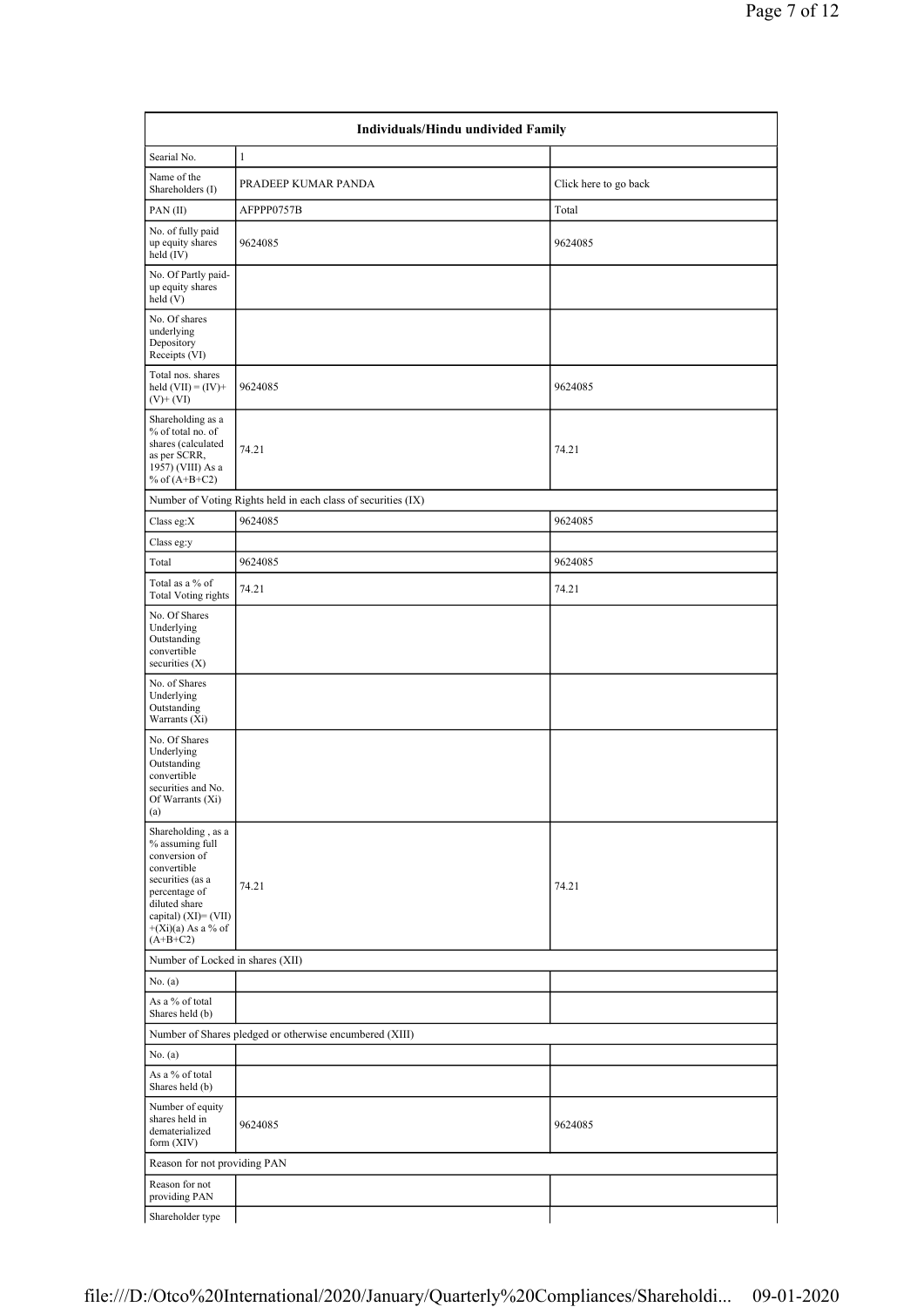| note |  |
|------|--|
|------|--|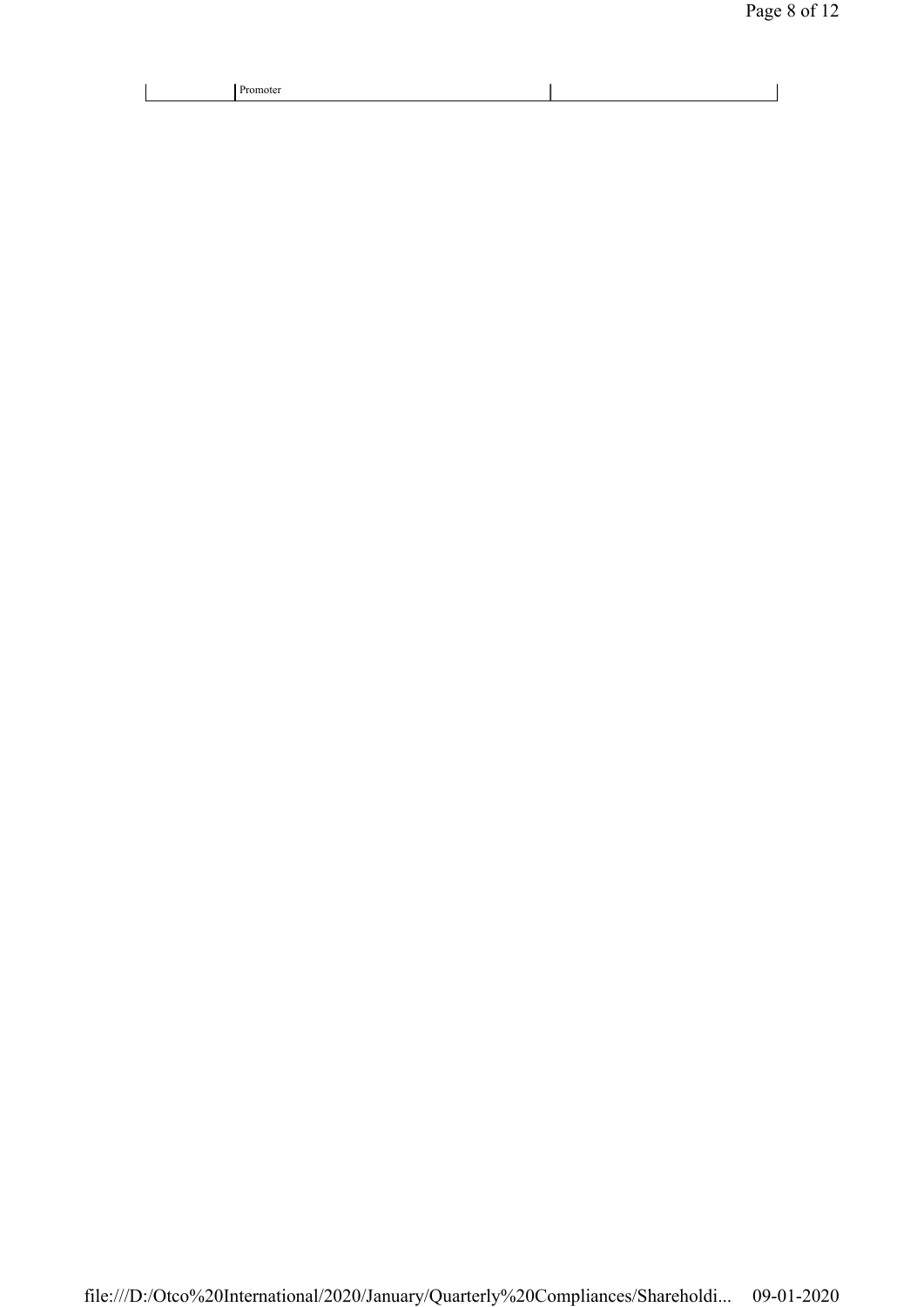|                                                                                                                                                                                       |                                                               | Individuals - ii. Individual shareholders holding nominal share capital in excess of Rs. 2 lakhs. |                                   |                   |                          |                         |
|---------------------------------------------------------------------------------------------------------------------------------------------------------------------------------------|---------------------------------------------------------------|---------------------------------------------------------------------------------------------------|-----------------------------------|-------------------|--------------------------|-------------------------|
| Searial No.                                                                                                                                                                           | $\mathbf{1}$                                                  | $\sqrt{2}$                                                                                        | $\mathfrak{Z}$                    | $\sqrt{4}$        | $\sqrt{5}$               | $\sqrt{6}$              |
| Name of the<br>Shareholders (I)                                                                                                                                                       | MALATILATA<br><b>SAHOO</b>                                    | <b>SUVENDRA</b><br><b>KUMAR PANDA</b>                                                             | <b>ANAM</b><br><b>CHARAN SAHU</b> | RAMAKANT<br>PADHI | <b>UMAKANTA</b><br>PADHI | <b>BHARATI</b><br>PADHI |
| PAN(II)                                                                                                                                                                               | FBBPS7407A                                                    | AOOPP6001C                                                                                        | FERPS4676J                        | CRIPP9557N        | CRIPP9939G               | CRIPP9560K              |
| No. of fully paid<br>up equity shares<br>held (IV)                                                                                                                                    | 375366                                                        | 234126                                                                                            | 245000                            | 204315            | 202768                   | 193640                  |
| No. Of Partly paid-<br>up equity shares<br>held(V)                                                                                                                                    |                                                               |                                                                                                   |                                   |                   |                          |                         |
| No. Of shares<br>underlying<br>Depository<br>Receipts (VI)                                                                                                                            |                                                               |                                                                                                   |                                   |                   |                          |                         |
| Total nos. shares<br>held $(VII) = (IV) +$<br>$(V)+(VI)$                                                                                                                              | 375366                                                        | 234126                                                                                            | 245000                            | 204315            | 202768                   | 193640                  |
| Shareholding as a<br>% of total no. of<br>shares (calculated<br>as per SCRR,<br>1957) (VIII) As a<br>% of $(A+B+C2)$                                                                  | 2.89                                                          | 1.81                                                                                              | 1.89                              | 1.58              | 1.56                     | 1.49                    |
|                                                                                                                                                                                       | Number of Voting Rights held in each class of securities (IX) |                                                                                                   |                                   |                   |                          |                         |
| Class eg: X                                                                                                                                                                           | 375366                                                        | 234126                                                                                            | 245000                            | 204315            | 202768                   | 193640                  |
| Class eg:y                                                                                                                                                                            |                                                               |                                                                                                   |                                   |                   |                          |                         |
| Total                                                                                                                                                                                 | 375366                                                        | 234126                                                                                            | 245000                            | 204315            | 202768                   | 193640                  |
| Total as a % of<br><b>Total Voting rights</b>                                                                                                                                         | 2.89                                                          | 1.81                                                                                              | 1.89                              | 1.58              | 1.56                     | 1.49                    |
| No. Of Shares<br>Underlying<br>Outstanding<br>convertible<br>securities $(X)$                                                                                                         |                                                               |                                                                                                   |                                   |                   |                          |                         |
| No. of Shares<br>Underlying<br>Outstanding<br>Warrants (Xi)                                                                                                                           |                                                               |                                                                                                   |                                   |                   |                          |                         |
| No. Of Shares<br>Underlying<br>Outstanding<br>convertible<br>securities and No.<br>Of Warrants (Xi)<br>(a)                                                                            |                                                               |                                                                                                   |                                   |                   |                          |                         |
| Shareholding, as a<br>% assuming full<br>conversion of<br>convertible<br>securities (as a<br>percentage of<br>diluted share<br>capital) (XI)= (VII)<br>$+(X)$ As a % of<br>$(A+B+C2)$ | 2.89                                                          | 1.81                                                                                              | 1.89                              | 1.58              | 1.56                     | 1.49                    |
| Number of Locked in shares (XII)                                                                                                                                                      |                                                               |                                                                                                   |                                   |                   |                          |                         |
| No. (a)                                                                                                                                                                               |                                                               |                                                                                                   |                                   |                   |                          |                         |
| As a % of total<br>Shares held (b)                                                                                                                                                    |                                                               |                                                                                                   |                                   |                   |                          |                         |
| Number of equity<br>shares held in<br>dematerialized<br>form $(XIV)$                                                                                                                  | 375366                                                        | 234126                                                                                            | 245000                            | 204315            | 202768                   | 193640                  |
| Reason for not providing PAN                                                                                                                                                          |                                                               |                                                                                                   |                                   |                   |                          |                         |
| Reason for not<br>providing PAN                                                                                                                                                       |                                                               |                                                                                                   |                                   |                   |                          |                         |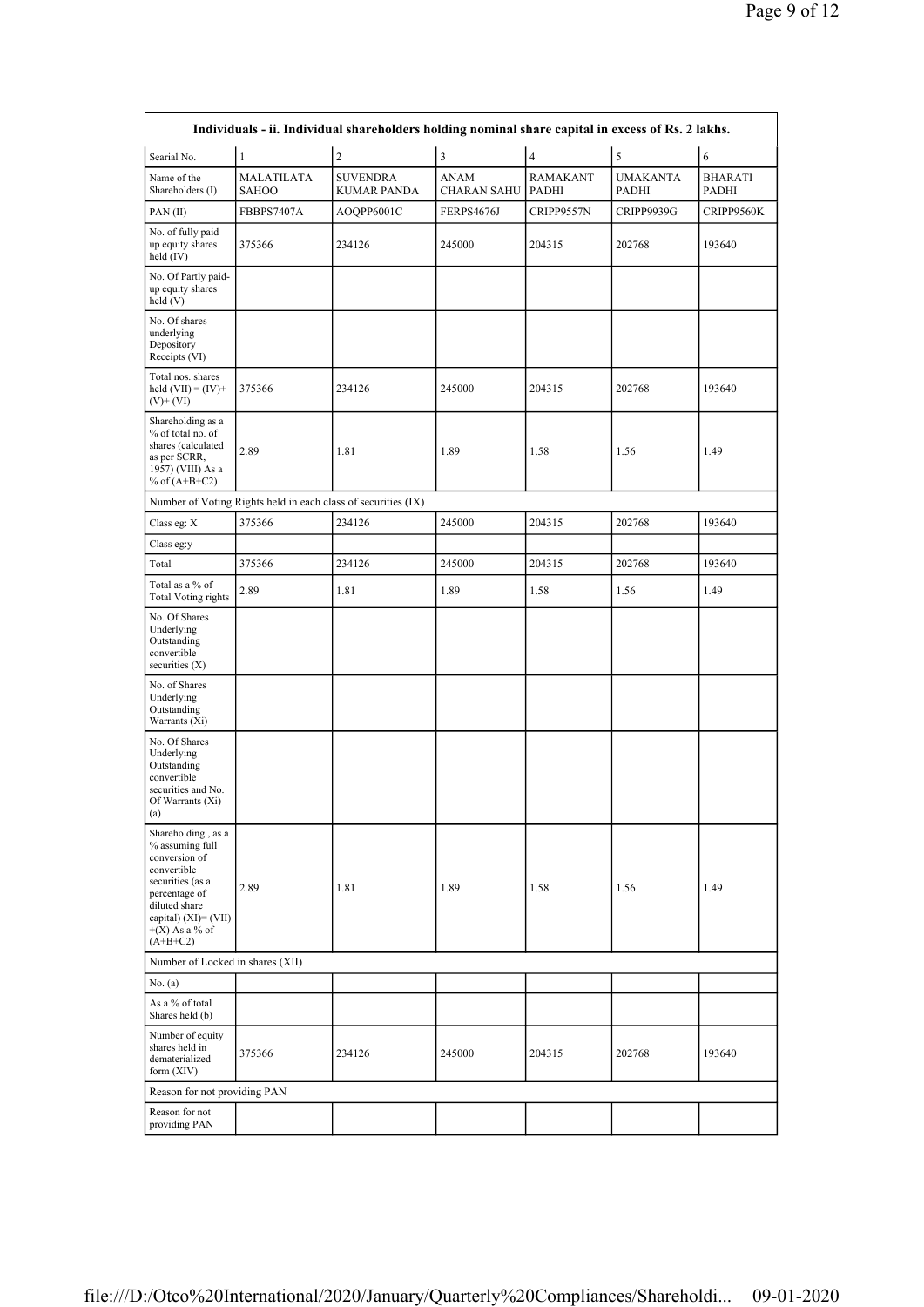|                                                                                                                                                                                          | Individuals - ii. Individual shareholders holding nominal share capital in excess of Rs. 2 lakhs. |
|------------------------------------------------------------------------------------------------------------------------------------------------------------------------------------------|---------------------------------------------------------------------------------------------------|
| Searial No.                                                                                                                                                                              |                                                                                                   |
| Name of the<br>Shareholders (I)                                                                                                                                                          | Click here to go back                                                                             |
| PAN(II)                                                                                                                                                                                  | Total                                                                                             |
| No. of fully paid<br>up equity shares<br>held $(IV)$                                                                                                                                     | 1455215                                                                                           |
| No. Of Partly paid-<br>up equity shares<br>$\text{held}$ (V)                                                                                                                             |                                                                                                   |
| No. Of shares<br>underlying<br>Depository<br>Receipts (VI)                                                                                                                               |                                                                                                   |
| Total nos. shares<br>held $(VII) = (IV) +$<br>$(V)$ + $(VI)$                                                                                                                             | 1455215                                                                                           |
| Shareholding as a<br>% of total no. of<br>shares (calculated<br>as per SCRR,<br>1957) (VIII) As a<br>% of $(A+B+C2)$                                                                     | 11.22                                                                                             |
|                                                                                                                                                                                          | Number of Voting Rights held in each class of securities (IX)                                     |
| Class eg: X                                                                                                                                                                              | 1455215                                                                                           |
| Class eg:y                                                                                                                                                                               |                                                                                                   |
| Total                                                                                                                                                                                    | 1455215                                                                                           |
| Total as a % of<br>Total Voting rights                                                                                                                                                   | 11.22                                                                                             |
| No. Of Shares<br>Underlying<br>Outstanding<br>convertible<br>securities $(X)$                                                                                                            |                                                                                                   |
| No. of Shares<br>Underlying<br>Outstanding<br>Warrants (Xi)                                                                                                                              |                                                                                                   |
| No. Of Shares<br>Underlying<br>Outstanding<br>convertible<br>securities and No.<br>Of Warrants (Xi)<br>(a)                                                                               |                                                                                                   |
| Shareholding, as a<br>% assuming full<br>conversion of<br>convertible<br>securities (as a<br>percentage of<br>diluted share<br>capital) $(XI) = (VII)$<br>$+(X)$ As a % of<br>$(A+B+C2)$ | 11.22                                                                                             |
| Number of Locked in shares (XII)                                                                                                                                                         |                                                                                                   |
| No. (a)                                                                                                                                                                                  |                                                                                                   |
| As a % of total<br>Shares held (b)                                                                                                                                                       |                                                                                                   |
| Number of equity<br>shares held in<br>dematerialized<br>form $(XIV)$                                                                                                                     | 1455215                                                                                           |
| Reason for not providing PAN                                                                                                                                                             |                                                                                                   |
| Reason for not<br>providing PAN                                                                                                                                                          |                                                                                                   |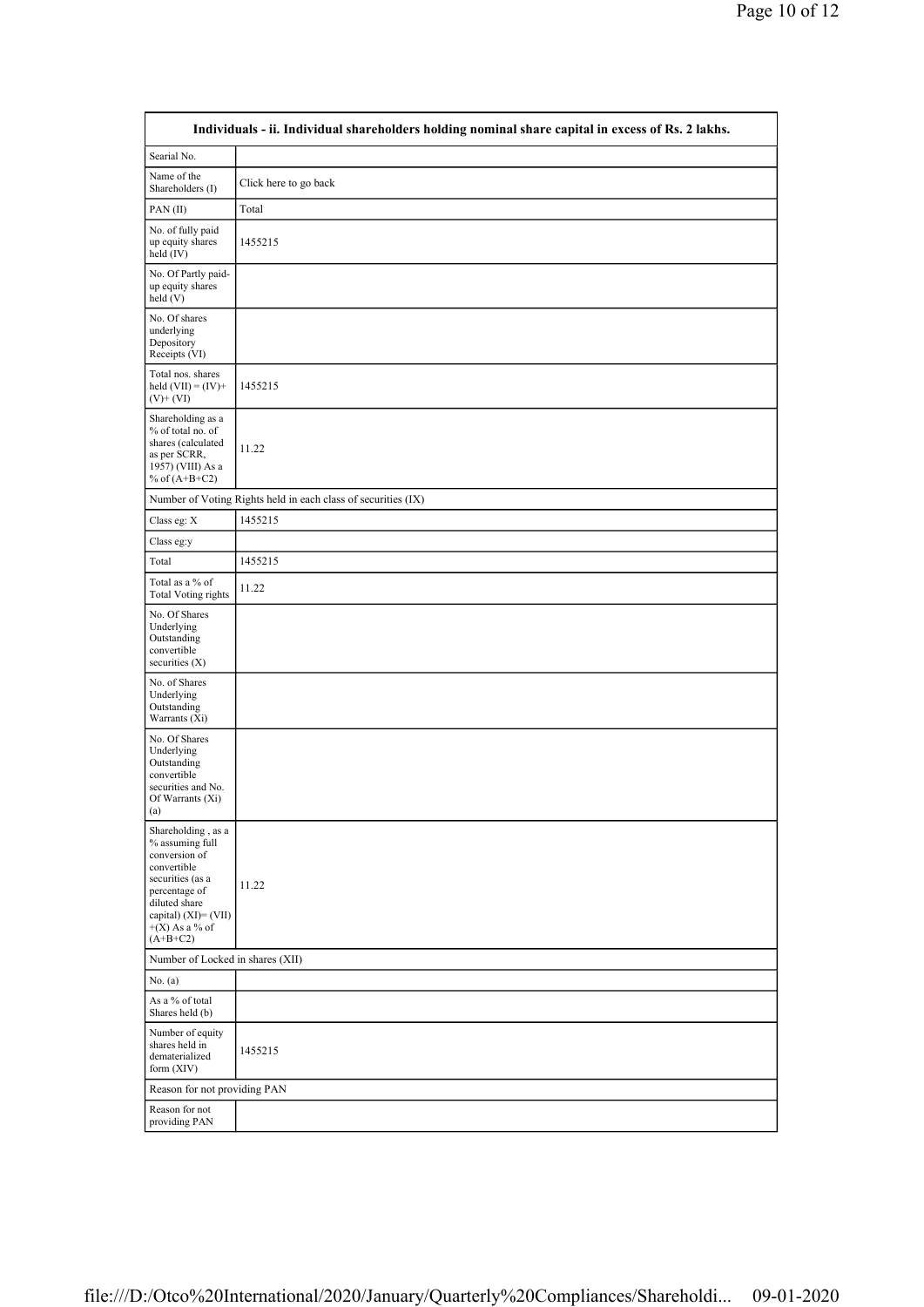|                                                                           |                         |                         |            |                       | Page 11 of 12 |
|---------------------------------------------------------------------------|-------------------------|-------------------------|------------|-----------------------|---------------|
|                                                                           |                         |                         |            |                       |               |
|                                                                           |                         | Any Other (specify)     |            |                       |               |
| Searial No.                                                               | $\mathbf{1}$            | $\overline{c}$          | 3          |                       |               |
| Category                                                                  | <b>Bodies Corporate</b> | <b>Clearing Members</b> | <b>HUF</b> |                       |               |
| Category / More<br>than 1 percentage                                      | Category                | Category                | Category   |                       |               |
| Name of the<br>Shareholders (I)                                           |                         |                         |            | Click here to go back |               |
| PAN(II)                                                                   |                         |                         |            | Total                 |               |
| No. of the<br>Shareholders (I)                                            | 40                      | $\mathbf{1}$            | 17         | 58                    |               |
| No. of fully paid<br>up equity shares<br>held (IV)                        | 185912                  | 40                      | 45357      | 231309                |               |
| No. Of Partly paid-<br>up equity shares<br>held(V)                        |                         |                         |            |                       |               |
| No. Of shares<br>underlying<br>Depository<br>Receipts (VI)                |                         |                         |            |                       |               |
| Total nos. shares<br>held $(VII) = (IV) +$<br>$(V)+(VI)$                  | 185912                  | 40                      | 45357      | 231309                |               |
| Shareholding as a<br>$0$ $\ell$ $\ell$ $\ell$ $\ell$ $\ell$ $\ell$ $\ell$ |                         |                         |            |                       |               |

| No. of fully paid<br>up equity shares<br>held (IV)                                                                                                                                    | 185912                                                        | 40               | 45357 | 231309 |
|---------------------------------------------------------------------------------------------------------------------------------------------------------------------------------------|---------------------------------------------------------------|------------------|-------|--------|
| No. Of Partly paid-<br>up equity shares<br>held (V)                                                                                                                                   |                                                               |                  |       |        |
| No. Of shares<br>underlying<br>Depository<br>Receipts (VI)                                                                                                                            |                                                               |                  |       |        |
| Total nos. shares<br>held $(VII) = (IV) +$<br>$(V)$ + $(VI)$                                                                                                                          | 185912                                                        | 40               | 45357 | 231309 |
| Shareholding as a<br>% of total no. of<br>shares (calculated<br>as per SCRR,<br>1957) (VIII) As a<br>% of $(A+B+C2)$                                                                  | 1.43                                                          | $\boldsymbol{0}$ | 0.35  | 1.78   |
|                                                                                                                                                                                       | Number of Voting Rights held in each class of securities (IX) |                  |       |        |
| Class eg: X                                                                                                                                                                           | 185912                                                        | 40               | 45357 | 231309 |
| Class eg:y                                                                                                                                                                            |                                                               |                  |       |        |
| Total                                                                                                                                                                                 | 185912                                                        | 40               | 45357 | 231309 |
| Total as a % of<br><b>Total Voting rights</b>                                                                                                                                         | 1.43                                                          | $\boldsymbol{0}$ | 0.35  | 1.78   |
| No. Of Shares<br>Underlying<br>Outstanding<br>convertible<br>securities $(X)$                                                                                                         |                                                               |                  |       |        |
| No. of Shares<br>Underlying<br>Outstanding<br>Warrants (Xi)                                                                                                                           |                                                               |                  |       |        |
| No. Of Shares<br>Underlying<br>Outstanding<br>convertible<br>securities and No.<br>Of Warrants (Xi)<br>(a)                                                                            |                                                               |                  |       |        |
| Shareholding, as a<br>% assuming full<br>conversion of<br>convertible<br>securities (as a<br>percentage of<br>diluted share<br>capital) (XI)= (VII)<br>$+(X)$ As a % of<br>$(A+B+C2)$ | 1.43                                                          | $\boldsymbol{0}$ | 0.35  | 1.78   |
| Number of Locked in shares (XII)                                                                                                                                                      |                                                               |                  |       |        |
| No. (a)                                                                                                                                                                               |                                                               |                  |       |        |
| As a % of total<br>Shares held (b)                                                                                                                                                    |                                                               |                  |       |        |
| Number of equity<br>shares held in<br>dematerialized<br>form $(XIV)$                                                                                                                  | 128697                                                        | 40               | 45357 | 174094 |
| Reason for not providing PAN                                                                                                                                                          |                                                               |                  |       |        |
| Reason for not<br>providing PAN                                                                                                                                                       |                                                               |                  |       |        |
|                                                                                                                                                                                       |                                                               |                  |       |        |